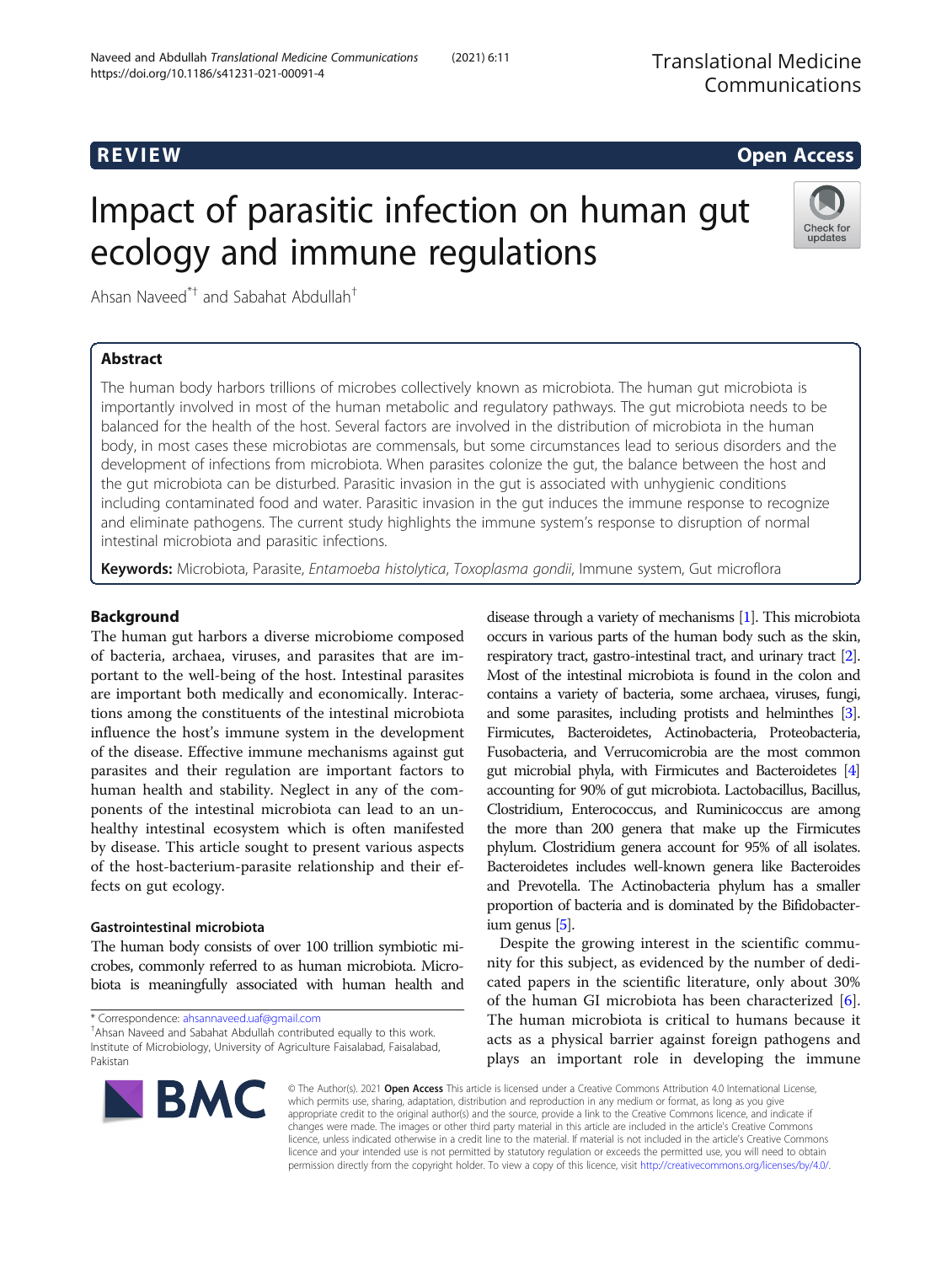system [\[7](#page-6-0)]. Gastrointestinal microbiota, contains genes that are found throughout the human body's genome and are considered "essential organs." These genes of gut microbiota are significantly more metabolic than those found in the rest of the genome of human and are linked to different biochemical pathways through several specific enzymes  $[8]$  $[8]$ . The gut microbiota serves a variety of functions, including producing enzymes not found in humans for digestion and fermentation of unused energy substrates, vitamins such as biotin and vitamin K, and hormones that guide the host to store fats. Significant progress suggests that some human biological processes are regulated by the intestinal microbiota, such as regulation of epithelial development, modulation of metabolic phenotype and influence of innate immunity [\[9](#page-6-0)]. Several factors, such as age, diet, gender, gastrointestinal infections, antibiotic use, smoking and stress, influence the distribution of the microbiota among individuals  $[10]$  $[10]$ . The parasites which inhabit the human intestinal tract are commensal as well as harmless such as Entamoeba dispar and Pentatrichomonas [\[11\]](#page-6-0). Some organisms and/or biota disequilibria (dysbiosis) are thought to be capable of causing infections under some circumstances. Gastrointestinal parasites upset in some rare cases, most importantly, Blastocystis sp. or Dientamoeba fragilis [\[12](#page-6-0)]. Irritable bowel syndrome, polyposis and colorectal cancer, necrotizing enterocolitis, Crohn's disease, functional dyspepsia, and other GI diseases have all been linked to changes in microbial composition [[13](#page-6-0)].

### Risk factors associated with the onset of parasitic infection

Parasitic infections of the gastro-intestinal tract are most often associated with poor sanitary conditions and can be transmitted by contaminated food and water sources by sewage [\[14](#page-6-0)]. Poverty is a major factor in parasitic infections that are commonly associated with unhygienic eating habits, including unwashed raw vegetables, poor drainage systems, and poor personal habits [\[15](#page-6-0), [16](#page-6-0)].. Other risk factors for parasite infections include poor environmental conditions, such as living in congested homes with insufficient spacing. Contaminated water users are at high risk of pests such as Giardia and Entamoeba. Various living conditions, public settlement, and community economic well-being all contribute to infection rates  $[17]$  $[17]$ . Another important factor that is significantly associated with the incidence of infection is the incidence of superinfection, in which the hosts that help the parasite are re-exposed to the same parasitic pressure after the failure of precautionary measures [\[18](#page-6-0)]. Use of night soil is common practice in communities that cannot afford to buy commercial fertilizers for their crops as a result the agricultural land gets contaminated. The association between parasite transmission and night soils as fertilizers has been observed in several studies [\[19](#page-6-0)].

Polyparasitism is also considered an important factor, since hosts with multiple infections due to multiple diseases have an increased risk of susceptibility to further infections [\[20](#page-6-0)]. Intestinal infections with helminthes are associated with increased episodes of malaria and coinfection with Plasmodium falciparum and hookworms, which intensifies iron deficiency anemia [[21](#page-6-0)]. In polyparasitism, intestinal parasites compete for nutrients that lead to malnutrition and ongoing damage to the intellectual and physical development of the individual [\[22](#page-6-0)].

The children suffering from coinfection of T. trichiura and A. lumbricoides are at greater risk of stunting growth. The consumption of un-boiled water elevates the risk of intestinal parasitic infections particularly Cryptosporidium and Giardia parasites [[23\]](#page-6-0). Furthermore, epidemics of waterborne diseases due to the use of contaminated water by sewage have been described elsewhere [[24](#page-6-0)].

#### Development of parasites into the human gut

Parasites have been shown to influence a variety of behaviors in their hosts, such as feeding and reproduction. Physiological pathways such as hormones and neurotransmitters play a role in these shifts. In this way, the host's behavioral changes can be seen as the product of a complex communication network between macro and microorganisms. Presence of specific bacterial communities should influence parasite establishment, and parasites can alter the bacterial microbiota composition. This bidirectional relationship is possible if both groups compete for similar host resources, such as a certain nutrient or ecological niche, or if the presence of parasites activates the host's immune response, disrupting different homeostatic relationships formed between the bacterial microbiota and its host. Even though different individuals, even within the same population, may have a wide range of microbial species, it has been established that the gut microbiota has some ecological stability. This property of gut microbiota stability is essential for host health and well-being because it ensures that beneficial symbionts and their functions are preserved over time [\[25\]](#page-6-0).

Parasitic infections are not uncommon among humans and more than 1 billion people are affected by parasitic infections. Parasites account for over 15% of all cancers [[26\]](#page-6-0). Indeed, every man on a shift is infected by a parasitic infection [[27](#page-6-0)]. Amongst parasites, helminthes and protozoa primarily infect humans. Helminth being multicellular parasites cannot multiply in humans, while protozoa are unicellular and can multiply in the human body. In developing countries, helminthes and protozoa both make a significant contribution to parasitic infections, while in developed countries protozoa are more common and cause gastrointestinal infections [\[28](#page-6-0)].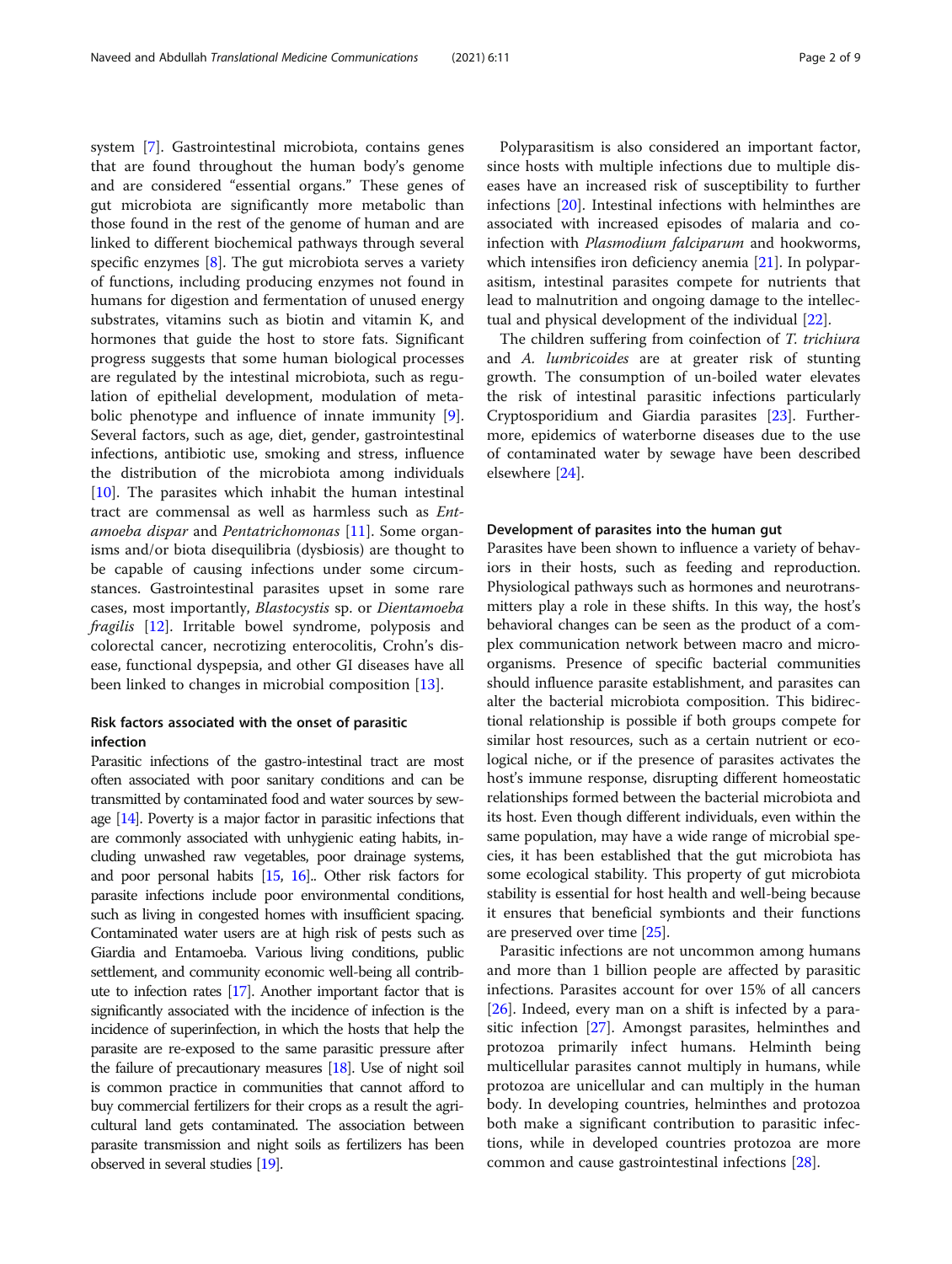Helminthes are worms containing many cells and among the helminthes, trematodes (flat worms), nematodes (round worms) and cestodes (tapeworms) are the most common that reside in the human gut. Some species of helminthes are transmitted from the soil or are known as biohelminthes: Trichuris trichiura (whipworm), Ascaris lumbricoides (roundworm), Ancylostoma duodenale, and Necator americanus (hookworms) [\[29](#page-6-0)]. This species of parasitic helminthes significantly helps in gastrointestinal infections. Intestinal helminthes rarely cause death but significantly affect the health and nutritional status of the host [[30](#page-6-0)].

The species of intestinal protozoan parasites that cause intestinal infections are Entamoeba histolytica, Cryptosporidium spp., Cyclospora cayetanensis, and Giardia intestinalis. These intestinal protozoans cause serious diseases including amoebiasis, cryptosporidiosis, cyclosporiasis, and giardiasis, respectively [\[31\]](#page-6-0).

#### Impact of parasites on gut ecology

There is a balance in both the human body and the gut microbiota to restore human health. Any disturbance in the structure of the gut microbiota helps in the development of various diseases. The development of various inflammatory diseases such as diabetes, allergies, obesity, and inflammatory bowel disease are linked to changes in the microbiome [\[32](#page-6-0)]. Therefore, the commensal microbes act as a barrier for the pathogen invasion and play a key role in protecting the host from disease. The balance between intestinal microbiota and the host depends on the interaction of intestinal parasites and gut microbiota. In the gastrointestinal tract, microbial byproducts affect the physiology and survival of parasites, leading to various parasitic infections. On the other hand, the intestinal parasites including protozoa and helminthes constantly secrete and excrete the molecules that alter the gut environment for microbiota [[33\]](#page-6-0).

Most studies have ignored the effects of parasitic protozoa (Blastocystis spp., Giardia intestinalis, Entamoeba spp., Cryptosporidium spp., etc.) and metazoa (roundworms, whipworms, pinworms, threadworms, hookworms, and tapeworms) on human BGM because of the unique characteristics of developed countries, where evolution is thought to have reduced the infections. Healthy diet, increased hygiene, food sterilization, and antibiotics have largely reduced the number of parasite-infected individuals and the diversity of the gut microbiota. When compared to the few studies conducted in non-industrialized equivalents, it is understood that the parasite load in the population of industrialized countries affects the diversity of the BGM [[34\]](#page-6-0). It is still unknown whether the effect of these changes increased BGM diversity in non-industrialized countries versus lower diversity in industrialized countries is beneficial to an individual's overall health [[35\]](#page-6-0).

Host invasion mechanisms vary greatly between protozoa, some protozoa acting as intracellular (Cryptosporidium spp.), Some adapting to more than one host (Giardia duodenales), while others host specific (Entamoeba histolytica). Presence of normal flora in the gut reduces the vulnerability to infection by Cryptosporid*ium parvum* [[36\]](#page-6-0). On the other hand, gut microbiota significantly contributes to certain enteric parasitic infections by Blastocystis hominis, E. histolytica and various species of *Eimeria* [[37](#page-6-0)]. Different mechanisms (make a list and examples in each) are involved in the pathogenic stimulation of parasites by bacteria. Giardia duodenales is a very common gastrointestinal protozoa in humans as well as in animals, and its disease spectrum varies from mild illness to chronic or acute diarrhea. Giardia infection in people often leads to gut dysfunction even after the infection is cleared up [[38](#page-6-0)]. Bacteria residing in the gut influence the pathogenicity and proliferation of Giardia in humans e.g., Lactobacillus which slows its growth [[39](#page-6-0)]. Pathogenic strains of E. coli and S. dysenteriae significantly augment the virulence of Entamoeba histolytica by enhancing the cysteine activity and expression of Gal/GalNAc lectin on the amoebic surface [\[40\]](#page-6-0).

When it comes to the impact of helminth infections on the microbiota, parasite species do not appear to be a good predictor of how bacterial population composition or diversity will change after infection, as study results can vary even within single host-parasite systems. Parasites seem to be capable of acting as ecosystem engineers for gut microbes by modifying the physical environment in which they live. Existing research indicates that the types of effects seen by parasitic helminths and protozoa could be somewhat different. While helminths can improve barrier function and restrict bacterial translocation, virulent parasitic protozoa can have the opposite effect, deteriorating barrier function and allowing bacteria and the epithelium to interact more closely [\[41](#page-7-0)].

In the case of helminths, it is estimated that over 1 billion people are infected by soil-transmitted helminths such as Ascaris lumbricoides and Trichuris trichiura, among others. In humans, a study published in 2017 in Sri Lanka found that gut microbiota diversity is associated with helminth infection [\[42\]](#page-7-0). It is well known that helminthic parasites secrete a variety of excretory-secretory products, including immunomodulatory proteins, glycoproteins, and microRNAs, which influence the function of various cell types, including regulatory immune cells. Helminths have such a profound impact on the immune system that they have been used for medicinal purposes [[43](#page-7-0)]. Infection with G. intestinalis in humans is thought to cause long-term changes in commensal microorganisms, facilitating bacterial invasiveness in the gut mucosa during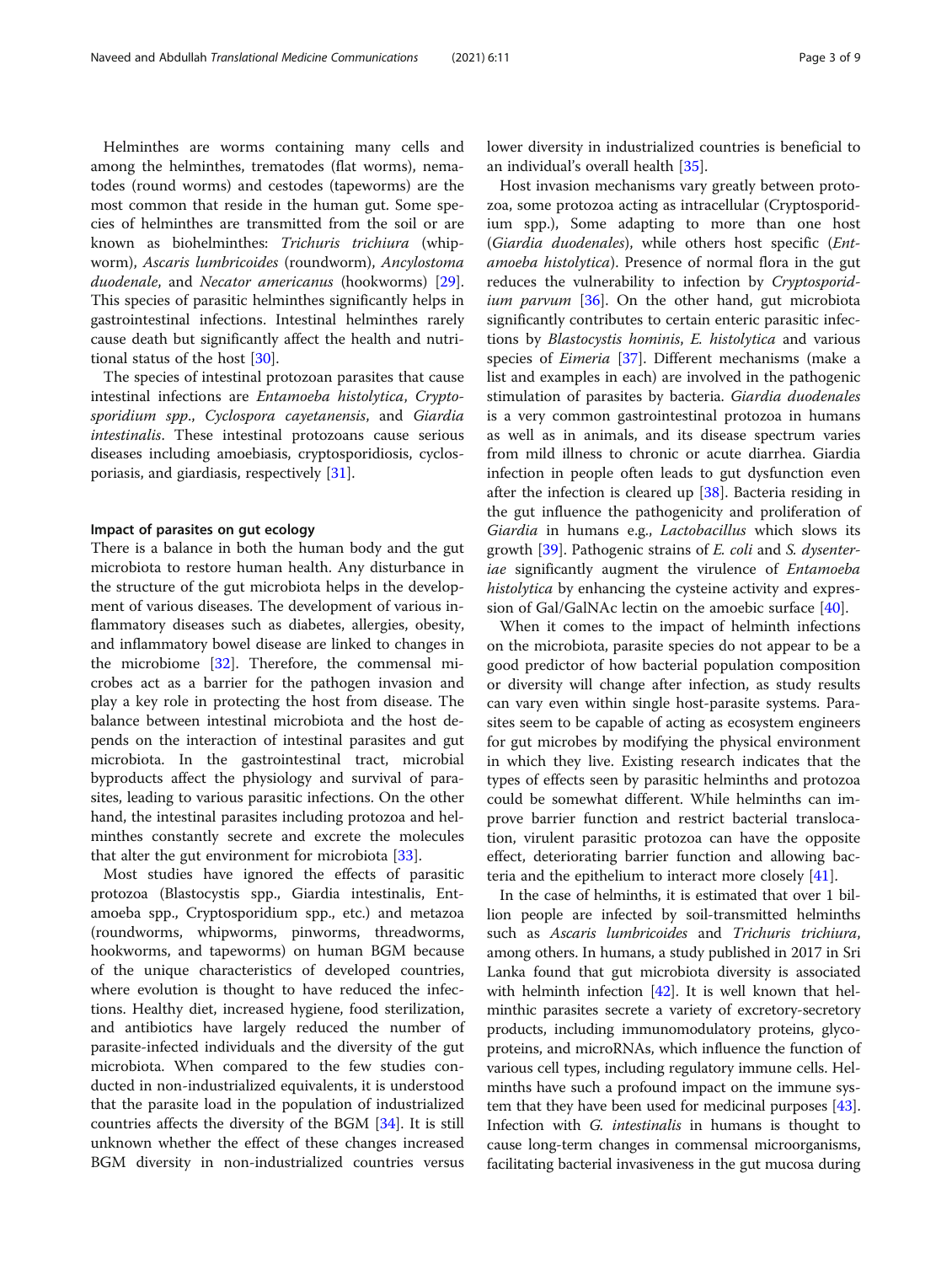the post-clearance process. Damage to the epithelial barrier causes an unresolved immune response in the host to its microbiota, according to a study conducted in mice. In 2016, a study of Blastocystis spp., Entamoeba spp., and Giardia intestinalis in a human population found a grouping division between Giardia-infected individuals and those infected with other parasites, suggesting that the microbial communities could be reshaped solely by the existence of Giardia parasites. These findings indicate that protozoa parasites, including helminths, alter the composition of the human bacterial gut microbiota [\[44](#page-7-0)]. It has been documented that infection of Heligmosomoides poly*gyrus* in mice affects the *Lactobacillae* spp. in ileum [[45](#page-7-0)]. Studies have also evidenced that Trichuris suis significantly affects the microbiota of pigs in colon [\[46\]](#page-7-0). The abundance of Lactobacilli in the small intestine is due to the presence of H. polygyrus bakeri [\[47](#page-7-0)].. In addition to this Schistosoma mansoni, Necator americanus, Fasciola hepatica, and other helminthes parasites pose a great threat to the composition of gut microbiota [[48](#page-7-0)]. Table 1 is summarizing the effect of various parasitic mechanism on gut environment. The role of helminthes in modulating the gut microbiota cannot be neglected. Gut helminthes may secrete a verity of products for modulation of microbial growth in the gut or they may compete with gut microbes for nutrients. In either case, gut helminthes leave their impact on the host [\[49](#page-7-0)].

#### The immune mechanism in the gastrointestinal tract

Intestine cells such as enterocytes, goblet cells, Paneth cells, neuroendocrine and tuft cells together with the intestinal epithelial cells and intercellular tight junctions act as an essential barrier to prevent the breaching of pathogens into the gut [[50\]](#page-7-0). Epithelial cells recognize bacterial products such as LPS through the expression of nucleotide-binding oligomerization domain-like receptors and Toll-like receptors. Epithelial cells also release the alarmins as cytokines that are required to stimulate dendritic cells as well as innate lymphoid cells to respond to physical invasion and trauma.

Epithelial cells that are particularly involved in helminth infections are Paneth cells, goblet cells, and tuft cells. Goblet cells are involved in the secretion of mucus, which acts as a barrier between the epithelium and pathogens [\[51](#page-7-0)]. Paneth cells in the small intestine play a dual role: they are responsible for the release of antimicrobial molecules, including phospholipase, lysozyme and antimicrobial defensins, as well as nourish the adjacent stem cells of the intestine [\[52\]](#page-7-0). Tuft cells plays a significant role in anti-helminth immunity, through the release of alarmin IL-25 [\[53\]](#page-7-0). Tuft cells require Pouf3, a transcription factor for differentiation of cells and Pouf3 knockout mice lacking are not able to expel helminth from intestine unless IL-25 is administered exogenously [\[54\]](#page-7-0).

The release of alarmins during the helminth infections and production of Th2 cytokines stimulates the regression of epithelial fluid as well as muscle peristalsis, providing a model of "weep and sweep" for the expulsion of the intestinal helminthes. Along with this mast cell proteases damage tight junctions that permit the intestinal fluid to leak into the lumen and contraction of smooth muscles effectively sweep the helminthes away [\[55\]](#page-7-0).

#### Immune response to protozoal infections

Most the protozoa do not cause disease, but in some cases, they are detrimental to human and animal health. Here we focused on the key protozoal parasites, Entamoeba histolytica and Toxoplasma gondii.

Entamoeba histolytica is protozoa associated with the gut, causing amoebiasis that affects people worldwide. Infections are asymptomatic but, in some circumstances, it invades the host epithelium. Survival of E. histolytica within the host is facilitated by its virulence factors [[56](#page-7-0)]. Virulence factors of E. histolytica (cysteine proteases, Gallectin, peroxiredoxin, and lipopeptidophosphoglycan) also play a role in activating host's immune system [[57](#page-7-0)]. Gallectin facilitates the binding of E. histolytica to the mucosal matrix and cleaves the mucin by using cysteine proteases which leads E. histolytica towards intestinal epithelial cells [[58\]](#page-7-0). Mucus in the intestinal tract prevents amoeba from entering the intraepithelial cells and provides the first line of defense [\[59\]](#page-7-0). In addition to mucin, secretory immunoglobulin A (sIgA) and antimicrobial compounds

**Table 1** Various mechanisms adopted by parasites and its consequences on gut ecology

| ۔ ب                                                                                                                       |                                                                                            |                                                               |
|---------------------------------------------------------------------------------------------------------------------------|--------------------------------------------------------------------------------------------|---------------------------------------------------------------|
| Mechanism adopted by parasites                                                                                            | Consequences                                                                               | <b>Examples</b>                                               |
| Helminthes and protozoa can increase the mucus production                                                                 | Enhance mucolytic bacterial production                                                     | T. suis, Eimeria                                              |
| Change in mucus composition                                                                                               | Decreased bacterial attachment to gut<br>epithelium                                        | Giardia, Entamoeba histolytica, T.<br>gondii                  |
| Secrete a variety of excretory-secretory products, including immu-<br>nomodulatory proteins, glycoproteins, and microRNAs | Influence the function of various cell types,<br>including regulatory immune cells         | Ascaris lumbricoides and Trichuris<br>trichiura               |
| Long-term changes in commensal microorganisms                                                                             | Facilitating bacterial invasiveness in the gut<br>mucosa during the post-clearance process | G. intestinalis                                               |
| Pose a great threat to the composition of gut microbiota                                                                  | May compete with gut microbes for nutrients                                                | Schistosoma mansoni, Necator<br>americanus, Fasciola hepatica |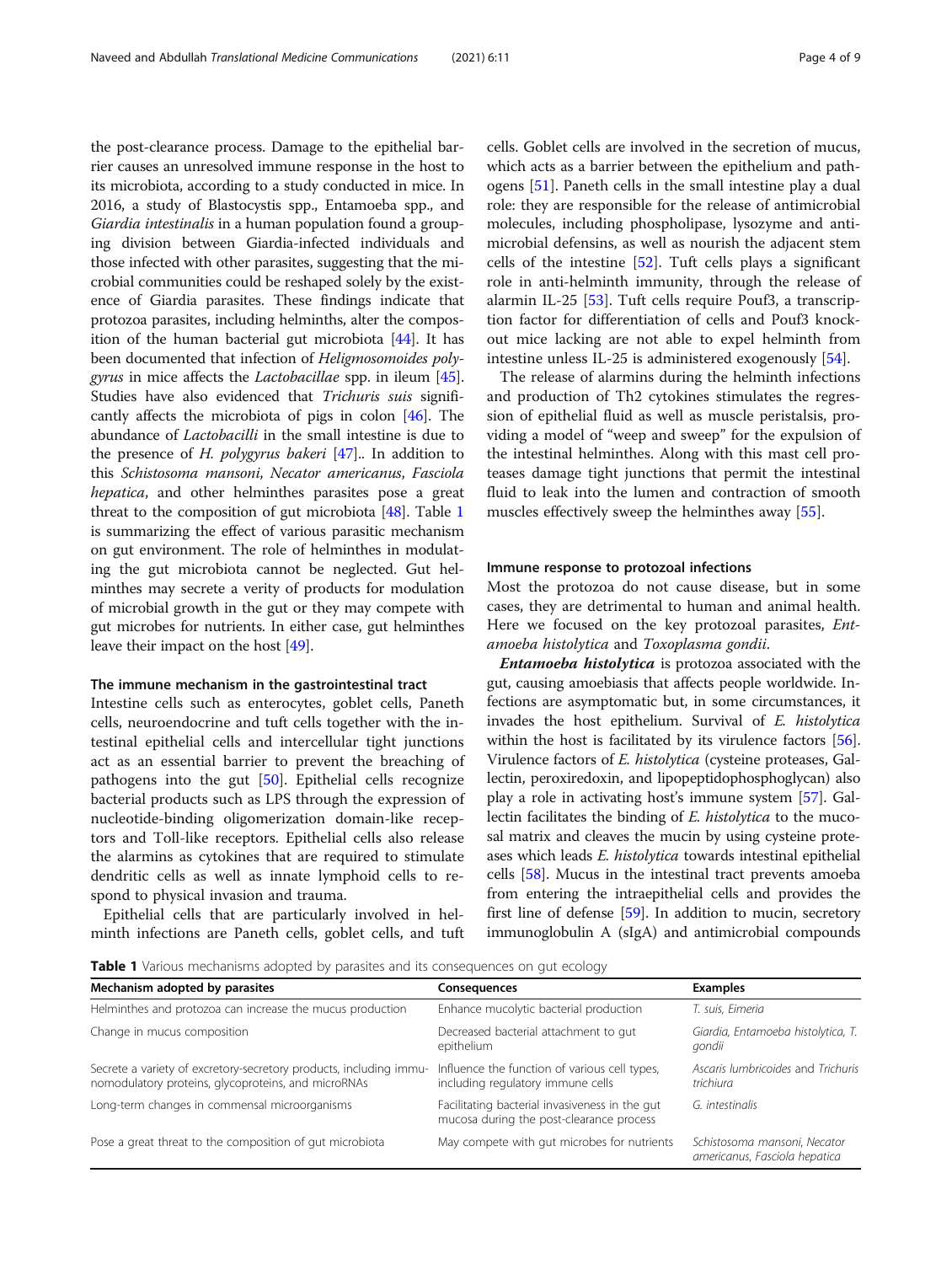(REG1) present in intestinal tract also protect against E. histolytica infection [[60](#page-7-0)].

If amoeba succeeds in breaching the initial luminal barrier, then intraepithelial cells respond to E. histolytica infection. The recognition of LPPG on E. histolytica by IECs induces the production of various cytokines and chemokines (IL-6, GM-CSF, and TNF-alpha), which facilitate the recruitment of monocytes as well as neutrophils [[61\]](#page-7-0). Death of intraepithelial cells leads to inflammation; neutrophils are instantly recruited to the site of infection to combat the infection [[62](#page-7-0)].

Macrophages express Toll-like receptor (TLR) that recognizes the various virulence factors of E. histolytica and trigger an immune response. DNA of amoeba is recognized by TLR9 and LPPG is recognized by TLR2 and TLR4 [\[63\]](#page-7-0). When activated by cytokines (IFN-gamma), macrophages produce nitric oxide, which inhibits cytotoxicity of E. histolytica infection [[64\]](#page-7-0). Activation of dendritic cells by TLRs promotes the production of cytokine as well as the expression of costimulatory molecules (CD40, CD80, and CD86) [\[65\]](#page-7-0). Natural killer and natural killer T cells do not provide intestinal immunity but are important in preventing the colonization of amoeba in the liver. These cells activate the innate immune cells (neutrophils and macrophages) by secreting TNF-alpha and IFN-gamma. Deficiency of NK T-cells leads to the colonization of amoeba in the liver and liver abscesses, similarly, deficiency of NOS or IFN-gamma leads to severe liver infection, indicating the significance of these cytokines [[66\]](#page-7-0).

Regarding adaptive immunity, Th1 responses also contribute to protecting against E. histolytica infection. Patients with asymptomatic infection exhibited high levels of IFN-gamma, indicating a protective role of Th1 responses. Whereas patients with invasive amoebiasis showed high levels of IL-4, a cytokine associated with Th2 [\[67](#page-7-0)]. IL-4 production is important in susceptibility and pathogenicity of infection, while IFN-gamma production plays an important role in protecting against infection. A balance between the Th1 and Th2 responses is critical in the prevention of *E. histolytica* infection [[68](#page-7-0)].

Toxoplasma gondii is causative agent of toxoplasmosis, a parasitic infection worldwide. It easily transmits to humans by ingestion of spores released from feces. Both adaptive and innate immune components play an important role in protecting against T. gondii infections [[69\]](#page-7-0). Deficiency of certain cytokines, including IL-12, IFN-gamma, and iNOS, enhances the susceptibility to T. *gondii* infections [[70\]](#page-7-0). Once *T. gondii* binds to the intestinal mucosa, immune response gets activated by the Toll-like receptors in dendritic cells. Various TLRs (2, 3, 4, 7 and 9) are involved in T. gondii infection [[71](#page-7-0)]. T. gondii profilin, a major parasitic ligand, has been recognized by dimer TLR11/12. Upon recognition of profiling, transcription factor, interferon (IFN) regulatory factor 8 get activated and then leads to the production of interleukin 12 (IL-12). This interleukin induces the production of IFN-gamma from natural killer cells and provokes the differentiation of Th1 lymphocytes.

T cells play an integral role in protecting against T. gondii infections. Deficiency of T cells in mice can leads to death due to an uncontrollable proliferation of parasite in different organs, including the brain. Both CD4+ and CD8+ T cells contribute to the prevention of infection by secreting the IFN-gamma [[72](#page-7-0)]. Mice deficient in IFN-gamma lead to severe acute inflammation following the necrotic lesions in the brain. In contrast to other protozoan infections, IL-4 plays a significant protective role in protecting against T. gondii infections. IL-4 facilitates the Th2 cell differentiation as mice lacking IL-4 exhibit very fewer IFN-gamma producing T cells [[73](#page-7-0)].

#### The immune response to helminthes

Intestinal helminthes are the most prevalent parasites in humans and other mammals. Helminth infections are dominated by Type 2 response and activation of immune regulatory network that involves trapping, killing, and expelling parasites [[74](#page-7-0)]. These immune responses reduce the number of parasites harboring the intestinal tract. As well as protects against infection by repairing tissue damage caused by parasitic colonization in the tissues [\[75](#page-7-0)]. The immune response is initiated by the induction of cytokines IL-4, IL-5, IL-9 and IL-13 that activate various downstream mechanisms required to combat helminth infections [\[76\]](#page-7-0). The key cytokines involved in this response are IL-4 and IL-13 and their signaling is done by STAT6 and IL-4Ra [\[77](#page-7-0)]. These cytokines act on the epithelial cells of the intestine and stimulate the differentiation of goblet cells as well as augment the production of mucus [[78\]](#page-7-0). Increased fluid flow into the lumen and contraction of intestinal muscles facilitate the worms to get flushed out of the gut [\[79](#page-7-0)].

In chronic helminth infections, peripheral T cells do not respond to various parasitic antigens [[80\]](#page-7-0). In addition to type 2 response, the various immune components involved in limiting helminth infections are regulatory B cells, regulatory T cells, and activated type 2 macrophages  $[81]$  $[81]$ . These type 2 macrophages play an integral role in the immune response using the effector molecules such as TIMP1 and TIMP2, arginase-1 and IGF-1, which significantly stimulate the fibroblast and myofibroblast matrix formation [\[82\]](#page-7-0). T-regulatory cells play a dual role in helminth infections, reducing the protective immunity that leads to the development of chronic infections and protects the host from the extreme inflammatory response to infections [[83](#page-7-0)]. T- regulatory cells express transcription factor Forkhead box P3 (Foxp3) and any mutation in this gene leads to IPEX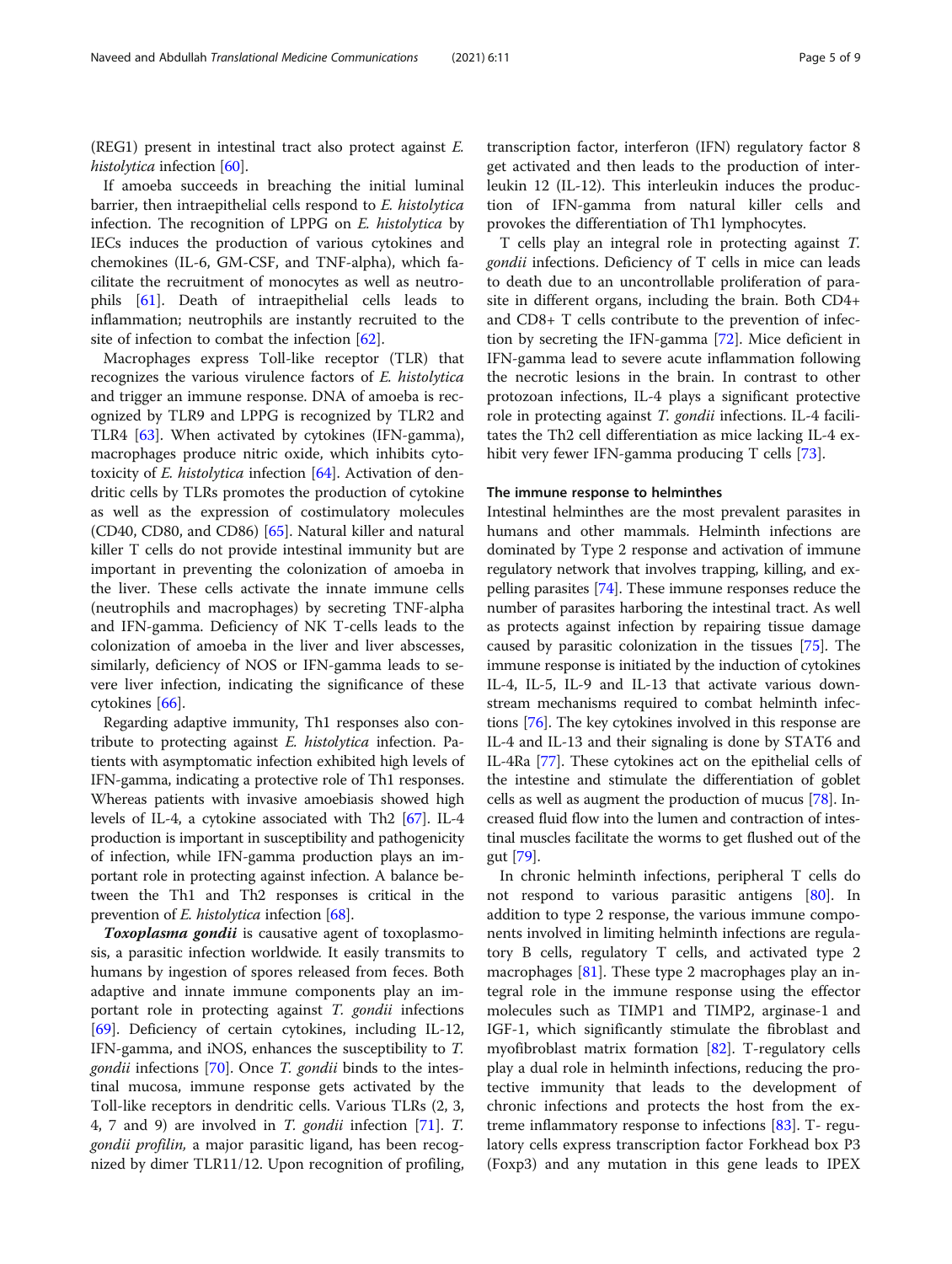syndrome (immune dysregulation, polyendocrinopathy, enteropathy, X-linked syndrome) along with inflammation in the gastrointestinal tract [\[84\]](#page-8-0). T-regulatory cells interact with the cell surface and release TGF-beta and IL-10, which significantly suppress both Th1 and Th2 cells. The dependence of helminthes on regulatory compartment shows that helminthes induce the development of Tregs which modulates the immune response [[85\]](#page-8-0).

The evolution of the immune response is against helminth infections. Schistosomiasis is a typical example of evolution in immune response because in this case the earlier Th1 response has been replaced by the Th2 immune response as soon as the parasite begins to release the eggs [[86\]](#page-8-0). Primarily in helminth infections, the immune response is triggered by the Th1, Th2, and Th17 CD4+ cells to limit the infection to mucosal surfaces that leads to robust inflammation. If this immune response fails to succeed and leads to latent infection, then Th2 reaction mediated by IL-4, IL-5, Th2 CD4+ cells, and eosinophils get involved, which together reduce parasitic load [[87](#page-8-0)]. During chronic infection, the immunomodulatory immune response mediated by antiinflammatory cytokines and regulatory cells (IL-10, TGF-beta) ensures minimum levels of helminthes [\[88](#page-8-0)]. Immunomodulatory responses are affected differently during different phases of infection [[89\]](#page-8-0).

#### Protective role of parasites in autoimmune diseases

Exaggerated antibody reactions to harmless antigens, such as those from benign aquatic species or our own bodies, cause allergic and autoimmune disorders. The debate has emerged as to whether parasites dampen their host's immune system to facilitate their own longevity while also preventing immunopathology-causing overreactions. Half of the known species to date are pathogenic parasites. Among microparasites gastrointestinal nematodes are one of most common and having significant impact on life and health. Those organisms reveal strong, specific immune response in host, involving primary mechanisms associated with regulatory and Th2 cells. Referring to immunomodulatory abilities of helminths, parasite infections started to be considered as a possible therapy for many autoimmune diseases.

The loss of parasite invasion of people living in developing countries has had a unique effect on our immune system, and it is likely the most important factor leading to the progression of autoimmune disease, along with genetic predisposition. While it is still a new area, small clinical trials have also been conducted to determine the effects of Trichuris suis, a porcine whipworm, on IBD (Inflammatory Bowel Disease). Initial pilot tests using oral intake of live *T. suis* ova at frequent intervals suggested that it could help with IBD without causing any obvious side effects. In Crohn's patients, a related experiment is being conducted, this time using the human hookworm Necator americanus [\[90\]](#page-8-0).

Helminth-infected patients have changes in immune responsiveness that are both quantitative and qualitative, indicating that the parasite is exploiting the host immune system or that the host is reaching out to the parasite. In chronically infected filariasis and schistosomiasis patients, antigen-specific T-cell reactivity was observed to be depressed, but reactivity could be restored after chemotherapeutic cure of infection, suggesting that the involvement of helminths deliberately suppresses host immunity [[91\]](#page-8-0).

Rheumatoid arthritis (RA) is a painful and crippling systemic disease involving innate and adaptive immune systems, especially Th1 cell activity and the release of inflammatory cytokines such as TNF. The development of an immunologically healthy condition because of helminth infection is thought to mitigate the incidence of an autoimmune rheumatic disorder that is present. A deeper understanding of the anti-inflammatory mechanisms triggered by helminth infection or their secretory products is remained elusive [[92](#page-8-0), [93](#page-8-0)].

#### Conclusion

Besides the above-mentioned factors, ignorance of hygiene measures and insufficient information about sanitation, predisposes the individuals to intestinal parasitic infections. Finally, intestinal parasitic infections are a serious health threat among individuals. Although, the immune system responds well to parasitic infection, but measures should be adopted to reduce the risk of infections either through immunization or development of anti-parasitic drugs. Health education campaigns, particularly for children, should be employed to ensure proper hygiene habits to prevent the infections. Measures should be taken to promote awareness of hygiene and health interventions, including sanitation, improving economic status, hygiene education, and intermittent pesticides.

#### Abbreviations

GM-CSF: Granulocyte-macrophage colony-stimulating factor; BGM: Bacterial gut microbiota; TNFt: Tumor necrosis factor; LPPG: Lipopeptidophosphoglycan; IECs: Intestinal epithelial cells; NK-

T: Natural Killer T- cell

#### Acknowledgments

We feel gratitude in acknowledging Professor Dr. Sajjad Ur Rahman, Director Institute of Microbiology, University of Agriculture, Faisalabad, Pakistan, for his continuous guidance.

#### Authors' contributions

The author(s) read and approved the final manuscript.

#### Funding

No funding source was available.

Availability of data and materials Not Applicable.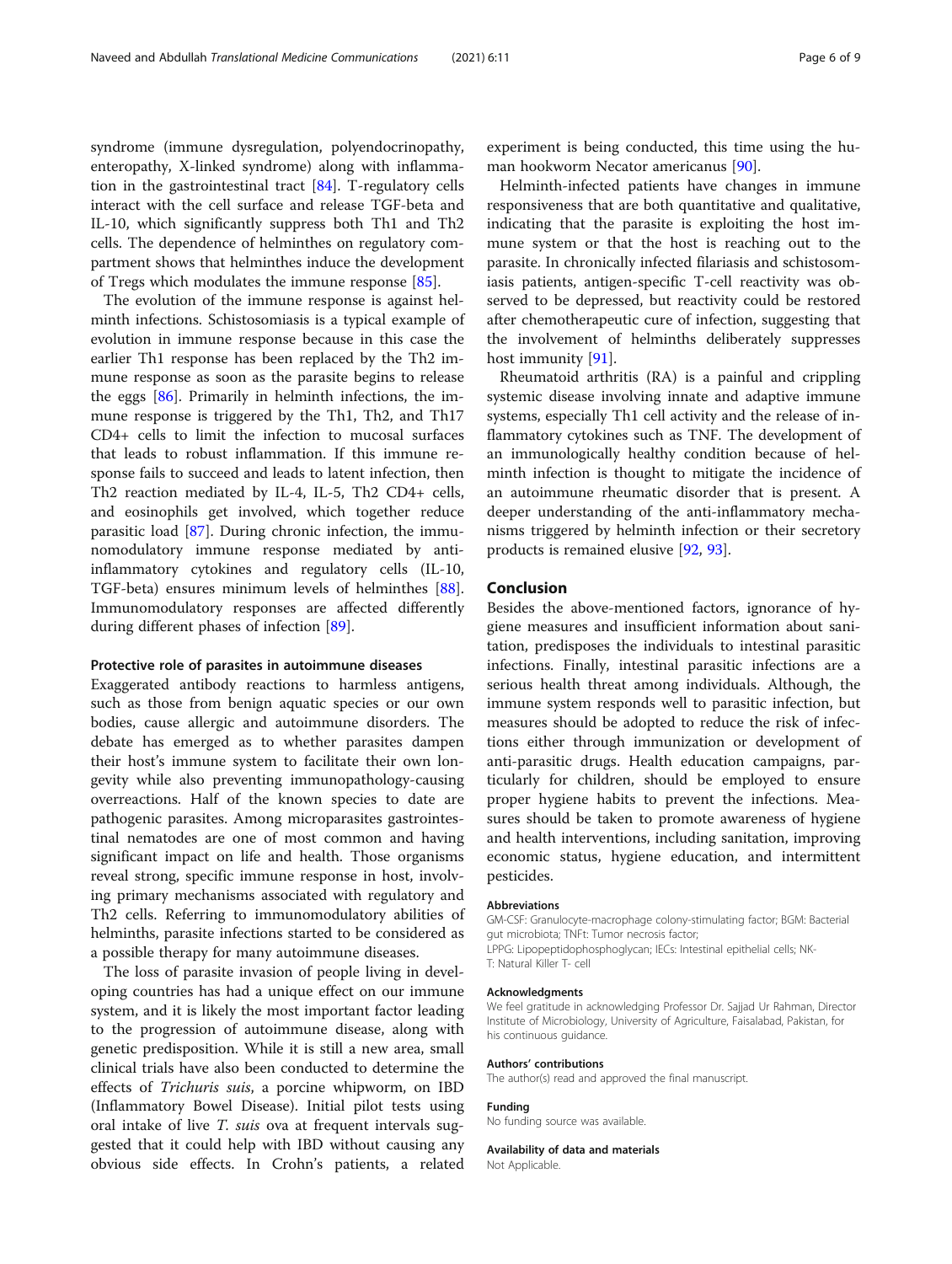#### <span id="page-6-0"></span>Declarations

Ethics approval and consent to participate Not Applicable.

#### Consent for publication

Not Applicable.

#### Competing interests

The authors declare that they have no competing interests.

Received: 4 February 2021 Accepted: 11 May 2021 Published online: 26 May 2021

#### References

- 1. Wang B, Mingfei Y, Longxian L, et al. The human microbiota in health and disease. Engineering. 2017;3(1):71–82. [https://doi.org/10.1016/J.ENG.2017.01.008.](https://doi.org/10.1016/J.ENG.2017.01.008)
- Dave M, Higgins PD, Middha S, Rioux KP. The human gut microbiome: current knowledge, challenges, and future directions. Transl Res. 2012;160(4): 246–57. <https://doi.org/10.1016/j.trsl.2012.05.003>.
- 3. Wawrzyniak I, Poirier P, Viscogliosi E, Dionigia M, Texier C, Delbac F, et al. Blastocystis, an unrecognized parasite: an overview of pathogenesis and diagnosis. Ther Adv Infect Dis. 2013;1(5):167–78. [https://doi.org/10.1177/204](https://doi.org/10.1177/2049936113504754) [9936113504754](https://doi.org/10.1177/2049936113504754).
- 4. Arumugam M, Raes J, Pelletier E, Le Paslier D, Yamada T, Mende DR, et al. Enterotypes of the human gut microbiome. Nature. 2011;473(7346):174–80. <https://doi.org/10.1038/nature09944>.
- 5. Rinninella E, Raoul P, Cintoni M, et al. What is the healthy gut microbiota composition? A changing ecosystem across age, environment, diet, and diseases. Microorganisms. 2019;7(1):14. [https://doi.org/10.3390/microorga](https://doi.org/10.3390/microorganisms7010014) [nisms7010014.](https://doi.org/10.3390/microorganisms7010014)
- Lagier JC, Armougom F, Million M, Hugon P, Pagnier I, Robert C, et al. Microbial culturomics, paradigm shift in the human gutmicrobiome study. Clin Microbiol Infect. 2012;18(12):1185–93. [https://doi.org/10.1111/1469-](https://doi.org/10.1111/1469-0691.12023) [0691.12023.](https://doi.org/10.1111/1469-0691.12023)
- 7. Bouskra D, Brézillon C, Bérard M, Werts C, Varona R, Boneca IG, et al. Lymphoid tissue genesis induced by commensals through NOD1 regulates intestinal homeostasis. Nature. 2008;456(7221):507–10. [https://doi.org/10.103](https://doi.org/10.1038/nature07450) [8/nature07450.](https://doi.org/10.1038/nature07450)
- 8. Bogitsh BJ, Carter CE and Oeltmann (2012) TN. Human parasitology. Academic Press, 4th Edition 448.
- 9. Barratt JL, Harkness J, Marriott D, et al. A review of Dientamoeba fragilis carriage in humans: several reasons why this organism should be considered in the diagnosis of gastrointestinal illness. Gut Microbes. 2011; 2(1):3–12. <https://doi.org/10.4161/gmic.2.1.14755>.
- 10. O-Toole PW. Changes in the intestinal microbiota from adulthood through to old age. Clin Microbiol Infect. 2012;18:44–6. [https://doi.org/10.1111/j.14](https://doi.org/10.1111/j.1469-0691.2012.03867.x) [69-0691.2012.03867.x.](https://doi.org/10.1111/j.1469-0691.2012.03867.x)
- 11. Ursell LK, Haiser HJ, Treuren WV, et al. The intestinal metabolome: an intersection between microbiota and host. Gastroenterol. 2014;146(6):1470– 6. <https://doi.org/10.1053/j.gastro.2014.03.001>.
- 12. Pérez-Cobas AE, Artacho A, Knecht H, Ferrús ML, Friedrichs A, Ott SJ, et al. Differential effects of antibiotic therapy on the structure and function of human gut microbiota. PLoS One. 2013;8(11):e80201. [https://doi.org/10.13](https://doi.org/10.1371/journal.pone.0080201) [71/journal.pone.0080201.](https://doi.org/10.1371/journal.pone.0080201)
- 13. Blaser M, Falkow S. What are the consequences of the disappearing human microbiota? Nat Rev Microbiol. 2009;7(12):887–94. [https://doi.org/10.1038/](https://doi.org/10.1038/nrmicro2245) [nrmicro2245](https://doi.org/10.1038/nrmicro2245).
- 14. Chaves EM, Vazquez L, Lopes K, Flores J, et al. Levantamento de Protozoonoses e Verminoses nas sete creches municipais de Uruguaiana, Rio Grande do Sul – Brasil. Rev Bras de ana Clin. 2006;38:39–41.
- 15. Tappe KH, Mohammadzadeh H, Khashaveh S, et al. Prevalence of intestinal parasitic infections among primary school attending students in Barandooz-Chay rural region of Urmia, West Azerbaijan province, Iran in Africa. J Med Res 2011. 2008;5:788–91.
- 16. Sejdini A, Mahmud R, L-Lim YA, et al. Intestinal parasitic infection among children in Central Albania. Ann Trop Med Paras. 2011;105(3):241–50. <https://doi.org/10.1179/136485911X12987676649584>.
- 17. Mehraj V, Hatcher J, Akhtar S, Rafique G, Beg MA. Prevalence and factors associated with intestinal parasitic infection among children in an urban

slum of Karachi. PLoS One. 2008;3(11):e3680. [https://doi.org/10.1371/journal.](https://doi.org/10.1371/journal.pone.0003680) [pone.0003680.](https://doi.org/10.1371/journal.pone.0003680)

- 18. Ng JV, Belizario VY Jr, Claveria FG. Determination of soil-transmitted helminth infection and its association with hemoglobin levels among Aeta schoolchildren of Katutubo Village in Planas, Porac, and Pampanga. Phil Sci Lett. 2014;7:73–80.
- 19. Zheng Q, Chen Y, Zhang HB, Chen JX, Zhou XN. The control of hookworm infection in China. Parasit Vectors. 2009;2(1):44. [https://doi.org/10.1186/1](https://doi.org/10.1186/1756-3305-2-44) [756-3305-2-44](https://doi.org/10.1186/1756-3305-2-44).
- 20. Al-Delaimy AK, Al-Mekhlafi HM, Nasr NA, et al. Epidemiology of intestinal polyparasitism among orang Asli school children in rural Malaysia. PLoS Neg Trop Dis. 2014;8:3074.
- 21. Hurlimann E, Yapi RB, Houngbedji CA, et al. The epidemiology of polyparasitism and implications for morbidity in two rural communities of cote d'Ivoire. Para Vectors. 2014;7(1):81. <https://doi.org/10.1186/1756-3305-7-81>.
- 22. Saldiva SR, Silveira AS, Philippi ST, et al. Ascaris-Trichuris association and malnutrition in Brazilian children. Paediatr. Perinat Epidemiol. 1999;13(1):89– 98. <https://doi.org/10.1046/j.1365-3016.1999.00145.x>.
- 23. Anuar TS, Al-Mekhlafi HM, Ghani MK, et al. Giardiasis among different tribes of orang Asli in Malaysia: highlighting the presence of other family member's infected with Giardia intestinalis as a main risk factor. Int J Parasit. 2012;42(9):871–80. <https://doi.org/10.1016/j.ijpara.2012.07.003>.
- 24. Choy SH, Al-Mekhlafi HM, Mahdy MA, et al. Prevalence and associated risk factors of Giardia infection among indigenous communities in rural Malaysia. Sci Rep. 2014;4:6909.
- 25. Carrillo RE, Gaona O, Nieto J, et al. Disturbance in human gut microbiota networks by parasites and its implications in the incidence of depression. Sci Rep. 2020;10:3680. <https://doi.org/10.1038/s41598-020-60562-w>.
- 26. Benamrouz S, Conseil V, Creusy C, Calderon E, Dei-Cas E, Certad G. Parasites and malignancies, a review, with emphasis on digestive cancer induced by Cryptosporidium parvum (Alveolata: Apicomplexa). Parasite. 2012;19(2):101– 15. [https://doi.org/10.1051/parasite/2012192101.](https://doi.org/10.1051/parasite/2012192101)
- 27. Tong HV, Brindley PJ, Meyer CG, et al. Parasite infection, carcinogenesis, and human malignancy. E Bio Med. 2017;15:12–23.
- 28. Haque R. Human Intestinal Parasites. J Health Popul Nutr. 2007;25:387–91.
- 29. Savioli L, Albonica M. Soil-transmitted helminthiasis. Nat Rev Microbiol. 2004; 2(8):618–9. [https://doi.org/10.1038/nrmicro962.](https://doi.org/10.1038/nrmicro962)
- 30. Cappello M. Global health impact of soil-transmitted nematodes. Pediatr Infect Dis J. 2004;23(7):663–4. [https://doi.org/10.1097/01.inf.0000132228.](https://doi.org/10.1097/01.inf.0000132228.00778.e4) [00778.e4.](https://doi.org/10.1097/01.inf.0000132228.00778.e4)
- 31. Davis AN, Haque R, Petri WA Jr. Update on protozoan parasites of the intestine. Curr Opin Gastroenterol. 2002;18(1):10–4. [https://doi.org/10.1097/](https://doi.org/10.1097/00001574-200201000-00003) [00001574-200201000-00003.](https://doi.org/10.1097/00001574-200201000-00003)
- 32. Spor A, Koren O, Ley R. Un-raveling the effects of the environment and host genotype on the gut microbiome. Nat Rev Microbiol. 2011;9(4):279–90. [https://doi.org/10.1038/nrmicro2540.](https://doi.org/10.1038/nrmicro2540)
- 33. Sekirov L, Russell SL, Antunes LCM, et al. Gut microbiota in health and disease. Physiol Rev. 2010;90(3):859–904. [https://doi.org/10.1152/physrev.](https://doi.org/10.1152/physrev.00045.2009) [00045.2009.](https://doi.org/10.1152/physrev.00045.2009)
- 34. Chabé M, Lokmer A, Ségurel L (2017) Gut Protozoa: friends or foes of the human gut microbiota? Trends Parasitol 33(12):925–934. doi: [https://doi.](https://doi.org/10.1016/j.pt.2017.08.005) [org/10.1016/j.pt.2017.08.005.](https://doi.org/10.1016/j.pt.2017.08.005) Epub 2017 Sep 1. PMID: 28870496.
- 35. Sankar SA, Lagier JC, Pontarotti P, Raoult D, Fournier PE (2015) The human gut microbiome, a taxonomic conundrum. Syst Appl Microbiol 38: 276–286. doi: [https://doi.org/10.1016/j.syapm.2015.03.004.](https://doi.org/10.1016/j.syapm.2015.03.004) Epub 2015 Mar 25. PMID: 25864640, 4
- 36. Guk SM, Yong TS, Park JH, Chai JY. Gnotype and animal infectivity of a human isolate of cryptosporidium parvum in the Republic of Korea. Korean J Parasitol. 2004;42(2):85–9. [https://doi.org/10.3347/kjp.2004.42.2.](https://doi.org/10.3347/kjp.2004.42.2.85) [85.](https://doi.org/10.3347/kjp.2004.42.2.85)
- 37. Pawlowski SW, Cirle AW, Richard G. Diagnosis and treatment of acute or persistent diarrhea. Gastroenterol. 2009;136(6):1874–86. [https://doi.org/10.1](https://doi.org/10.1053/j.gastro.2009.02.072) [053/j.gastro.2009.02.072.](https://doi.org/10.1053/j.gastro.2009.02.072)
- 38. Burgess SL, Gilchrist CA, Lynn TC, et al (2017) Parasitic protozoa and interactions with the host intestinal microbiota. Infect Immun 85: pii: e00101-17.
- 39. Clemente JC, Ursell LK, Parfrey LW, Knight R. The impact of the gut microbiota on human health: an integrative view. Cell. 2012;148(6):1258–70. <https://doi.org/10.1016/j.cell.2012.01.035>.
- 40. Galvan-Moroyoqui JM, Dominguez-Robles MD, Franco E, et al. The interplay between Entamoeba and Enteropathogenic Bacteria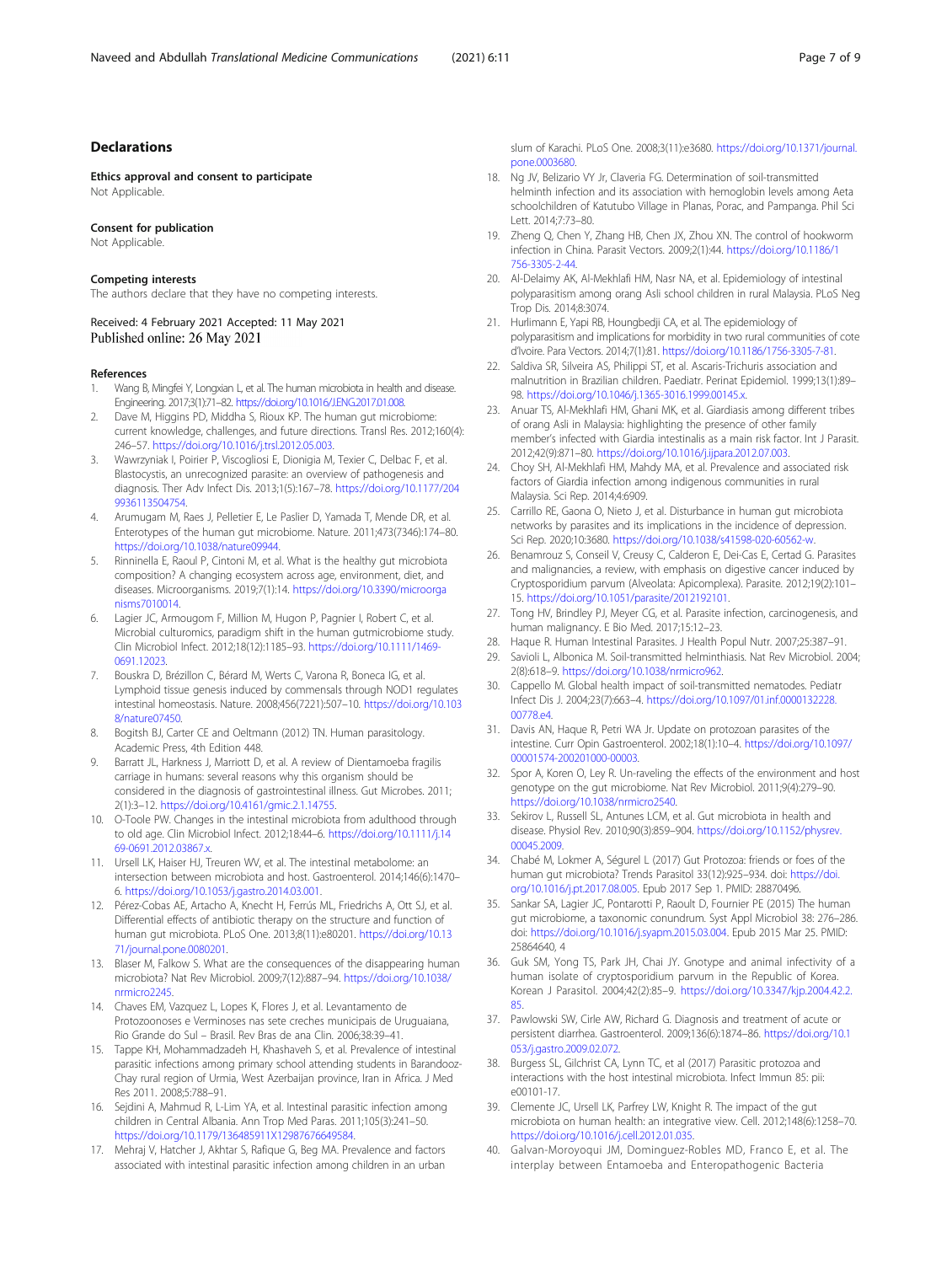<span id="page-7-0"></span>modulates epithelial cell damage. PLoS Negl Trop Dis. 2008;2(7): e266. [https://doi.org/10.1371/journal.pntd.0000266.](https://doi.org/10.1371/journal.pntd.0000266)

- 41. Leung JM, Graham AL, Knowles SCL. Parasite-microbiota interactions with the vertebrate gut: synthesis through an ecological Len. Front Microbiol. 2018;9:843. <https://doi.org/10.3389/fmicb.2018.00843>.
- 42. Jenkins TP, Rathnayaka Y, Perera PK, Peachey LE, Nolan MJ, Krause L, Rajakaruna RS, Cantacessi C (2017) Infections by human gastrointestinal helminths are associated with changes in fecal microbiota diversity and composition. PLoS One. 12(9): e0184719. Published 2017 Sep 11. doi: [https://doi.org/10.1371/journal.pone.0184719.](https://doi.org/10.1371/journal.pone.0184719)
- 43. Sipahi AM, Baptista DM (2017) Helminths as an alternative therapy for intestinal diseases. World J Gastroenterol;23(33):6009–6015. doi: [https://doi.](https://doi.org/10.3748/wjg.v23.i33.6009) [org/10.3748/wjg.v23.i33.6009.](https://doi.org/10.3748/wjg.v23.i33.6009) PMID: 28970717; PMCID: PMC5597493.
- 44. Toro-Londono MA, Bedoya-Urrego K, Garcia-Montoya GM, Galvan-Diaz AL, Alzate JF. (2019) Intestinal parasitic infection alters bacterial gut microbiota in children. PeerJ7: e6200 Published 2019 Jan 7. doi[:https://doi.org/10.7717/](https://doi.org/10.7717/peerj.6200) [peerj.6200.](https://doi.org/10.7717/peerj.6200)
- 45. Walk ST, Blum AM, Ang-Sheng ES, et al. Alteration of the murine gut microbiota during infection with the parasitic helminth, Heligmosomoides polygyrus. Inflamm Bowel Dis. 2010;16(11):1841–9. [https://doi.org/10.1002/](https://doi.org/10.1002/ibd.21299) [ibd.21299](https://doi.org/10.1002/ibd.21299).
- 46. Li RW, Wu S, Li W, Navarro K, Couch RD, Hill D, et al. Alteration in the porcine colon microbiota induced by the gastrointestinal nematode Trichuris suis. Infect Immune. 2012;80(6):2150–7. [https://doi.org/10.1128/IAI.](https://doi.org/10.1128/IAI.00141-12) [00141-12.](https://doi.org/10.1128/IAI.00141-12)
- 47. Reynolds LA, Smith KA, Filbey KJ, Harcus Y, Hewitson JP, Redpath SA, et al. Commensal-pathogen interaction in the intestinal tract lactobacilli promote infection with, and are by, helminth parasites. Gut Microbes. 2014;5(4):522– 32. [https://doi.org/10.4161/gmic.32155.](https://doi.org/10.4161/gmic.32155)
- 48. Wang Y, Li JV, Saric J, et al. Advances in the metabolic profiling of experimental nematode and trematode infection. Adv Parasitol. 2010;73: 373–404. [https://doi.org/10.1016/S0065-308X\(10\)73012-8](https://doi.org/10.1016/S0065-308X(10)73012-8).
- 49. Biswal D. Helminth infections and gut microbiota: the futuristic study of pathogen virulence and gut ecosystem. J Mol Biomark Diagn. 2016;7:7–3.
- 50. Artis D. Epithelial-cell recognition of commensal bacteria and maintenance of immune homeostasis in the gut. Nat Rev Immunol. 2008;8(6):411–20. [https://doi.org/10.1038/nri2316.](https://doi.org/10.1038/nri2316)
- 51. Mccauley HA, Guasch G. Three cheers for the goblet cell: maintaining homeostasis in mucosal epithelia. Trends Mol Med. 2015;2:492–503.
- 52. Clevers HC, Bevins CL. Paneth cells: maestros of the small intestinal crypts. Annu Rev Physiol. 2013;75(1):289–311. [https://doi.org/10.1146/annurev](https://doi.org/10.1146/annurev-physiol-030212-183744)[physiol-030212-183744.](https://doi.org/10.1146/annurev-physiol-030212-183744)
- 53. Howitt MR, Lavoie S, Michaud M, Blum AM, Tran SV, Weinstock JV, et al. Tuft cells, taste-chemosensory cells, orchestrate parasite type 2 immunity in the gut. Sci. 2016;351(6279):1329–33. [https://doi.org/10.112](https://doi.org/10.1126/science.aaf1648) [6/science.aaf1648](https://doi.org/10.1126/science.aaf1648).
- 54. Gerbe F, Sidot E, Smyth DJ, Ohmoto M, Matsumoto I, Dardalhon V, et al. Intestinal epithelial tuft cells initiate type 2 mucosal immunity to helminth parasites. Nat. 2016;529(7585):226–30. [https://doi.org/10.1038/nature16527.](https://doi.org/10.1038/nature16527)
- 55. Maizels RM, Hewitson JP, Smith KA. Susceptibility and immunity to helminth parasites. Curr Opin Immunol. 2012;24(4):459–66. [https://doi.org/10.1016/j.](https://doi.org/10.1016/j.coi.2012.06.003) [coi.2012.06.003](https://doi.org/10.1016/j.coi.2012.06.003).
- 56. Verkerke HP, Petri WA, Marie CS. The dynamic interdependence of Amebiasis, innate immunity, and undernutrition. Semin Immunopathol. 2012;34(6):771–85. <https://doi.org/10.1007/s00281-012-0349-1>.
- 57. Guo X, Houpt E, Petri WA. Crosstalk at the initial encounter: interplay between host defense and amoeba survival strategies. Curr Opin Immunol. 2007;19(4):376–84. <https://doi.org/10.1016/j.coi.2007.07.005>.
- 58. Chadee K, Petri WA, Innes DJJ, et al. Rat and human colonic mucins bind to and inhibit adherence lectin of Entamoeba histolytica. J Clin Invest. 1987; 80(5):1245–54. [https://doi.org/10.1172/JCI113199.](https://doi.org/10.1172/JCI113199)
- 59. Bergstrom KSB, Kissoon-Singh V, Gibson DL, et al. Muc2 protects against lethal infectious colitis by disassociating pathogenic and commensal Bacteria from the colonic mucosa. PLoS Path. 2010;6:1000902.
- 60. Peterson KM, Guo X, Elkahloun AG, Mondal D, Bardhan PK, Sugawara A, et al. The expression of REG 1A and REG 1B is increased during acute amebic colitis. Parasitol Int. 2011;60(3):296–300. [https://doi.org/10.1016/j.pa](https://doi.org/10.1016/j.parint.2011.04.005) [rint.2011.04.005](https://doi.org/10.1016/j.parint.2011.04.005).
- 61. Becker SM, Kyou-Nam C, Guo X, et al. Epithelial cell apoptosis facilitates Entamoeba histolytica infection in the gut. Am J Path. 2010;176(3):1316–22. <https://doi.org/10.2353/ajpath.2010.090740>.
- 62. Rivero-Nava L, Aguirre-García J, Shibayama-Salas M, et al. Entamoeba histolytica: acute granulomatous intestinal lesions in normal and neutrophildepleted mice. Exp Parasitol. 2002;101(4):183–92. [https://doi.org/10.1016/](https://doi.org/10.1016/S0014-4894(02)00106-6) [S0014-4894\(02\)00106-6](https://doi.org/10.1016/S0014-4894(02)00106-6).
- 63. Ivory CPA, Prystajecky M, Jobin C, Chadee K. Toll-like receptor 9-dependent macrophage activation by Entamoeba histolytica DNA. Infect Immun. 2008; 76(1):289–97. <https://doi.org/10.1128/IAI.01217-07>.
- Karl B, Seydel KB, Smith SJ, et al. Innate immunity to amebic liver abscess is dependent on gamma interferon and nitric oxide in a murine model of disease. Infect Immun. 2000;68:400–2.
- 65. Vivanco-Cid H, Alpuche-Aranda C, Wong-Baeza I, et al. Lipopopeptide phosphoglycan from Entamoeba histolytica activates human macrophages and dendritic cells and reaches their late endosomes. Parasite Immunol. 2007;29(9):467–74. <https://doi.org/10.1111/j.1365-3024.2007.00963.x>.
- 66. Lotter H, Roldan GN, Lindner B, et al. Natural killer T cells activated by a Lipopeptidophosphoglycan from Entamoeba histolytica are critically important to control amebic liver abscess. PLoS Path. 2009;5:1000434.
- 67. Guo X, Stroup SE, Houpt ER. Persistence of Entamoeba histolytica infection in CBA mice owes to intestinal IL-4 production and inhibition of protective IFN-gamma. Mucosal Immunol. 2008;1(2):139–46. [https://doi.org/10.1038/](https://doi.org/10.1038/mi.2007.18) [mi.2007.18.](https://doi.org/10.1038/mi.2007.18)
- 68. Sanchez-Guillen MC, Pérez-Fuentes R, Salgado-Rosas H, et al. Differentiation of entamoeba histolytica/entamoeba dispar by PCR and their correlation with humoral and cellular immunity in individuals with clinical variants of amoebiasis. Am J Trop Med Hyg. 2002;66(6):731–7. [https://doi.org/10.4269/a](https://doi.org/10.4269/ajtmh.2002.66.731) [jtmh.2002.66.731](https://doi.org/10.4269/ajtmh.2002.66.731).
- 69. Flegr J, Prandota J, Sovičková M, Israili ZH. Toxoplasmosis a global threat. Correlation of latent toxoplasmosis with specific disease burden in a set of 88 countries. PLoS One. 2014;9(3):e90203. [https://doi.org/10.1371/journal.](https://doi.org/10.1371/journal.pone.0090203) [pone.0090203.](https://doi.org/10.1371/journal.pone.0090203)
- 70. Yarovinsky F, Zhang D, Andersen JF, Bannenberg GL, Serhan CN, Hayden MS, et al. TLR11 activation of dendritic cells by a protozoan profilin-like protein. Sci. 2005;308(5728):1626–9. [https://doi.org/10.1126/science.1109893.](https://doi.org/10.1126/science.1109893)
- 71. Yarovinsky F. Innate immunity to toxoplasma gondii infection. Nat Rev Immunol. 2014;14(2):109–21. <https://doi.org/10.1038/nri3598>.
- 72. Schluter D, Hein A, Dorries R, et al. Different subsets of T cells in conjunction with natural killer cells, macrophages, and activated microglia participate in the intracerebral immune response to toxoplasma gondii in athymic nude and immunocompetent rats. Am J Patho. 1995;146:999–1007.
- 73. Shaw MH, Reimer T, Sanchez-valdepenas C, et al. T cell intrinsic role of node in promoting type 1 immunity against toxoplasma gondii. Nat Immunol. 2009;10(12):1267–74. [https://doi.org/10.1038/ni.1816.](https://doi.org/10.1038/ni.1816)
- 74. Maizels RM, Balic A, Gomez-Escobar N, et al. Helminth parasite-masters of regulation. Immunol Rev. 2004;201(1):89–116. [https://doi.org/10.1111/j.01](https://doi.org/10.1111/j.0105-2896.2004.00191.x) [05-2896.2004.00191.x.](https://doi.org/10.1111/j.0105-2896.2004.00191.x)
- 75. Allen JE, Wynn TA. Evolution of the immunity: a rapid repair response to tissue destructive pathogen. PloS Path Dio. 2004;7(5):e1002003. [https://doi.](https://doi.org/10.1371/journal.ppat.1002003) [org/10.1371/journal.ppat.1002003.](https://doi.org/10.1371/journal.ppat.1002003)
- 76. Pulendran B, Artis D. New paradigms in type 2 immunity. Sci. 2012; 337(6093):431–5.
- 77. Oshea JJ, Plenge R. Jaks and stats in immmunoregulation and immunemediated disease. Immunity. 2012;36(4):542–50. [https://doi.org/10.1016/j.](https://doi.org/10.1016/j.immuni.2012.03.014) [immuni.2012.03.014](https://doi.org/10.1016/j.immuni.2012.03.014).
- Artis D, Grencis RK. The intestinal epithelium: sensors to effectors in nematode infection. Mucosal Immunol. 2008;1(4):252–62. [https://doi.org/1](https://doi.org/10.1038/mi.2008.21) [0.1038/mi.2008.21.](https://doi.org/10.1038/mi.2008.21)
- 79. Grencis RK, Humphreys NE, Bancroft AJ. Immunity to gastrointestinal nematodes: mechanisms and myths. Immunol Rev. 2014;260(1):183–205. [https://doi.org/10.1111/imr.12188.](https://doi.org/10.1111/imr.12188)
- 80. Mcsorley HJ, Maizels RM. Helminth infections and host immune regulation. Clin Microbiol Rev. 2012;25(4):585–608. <https://doi.org/10.1128/CMR.05040-11>.
- 81. Van Dyken SJ, Locksley RM. Interleukin-4 and interleukin-13 mediated alternatively activated macrophages: roles in homeostasis and disease. Annu Rev Immunol. 2013;31(1):317–43. [https://doi.org/10.1146/annurev-immunol-](https://doi.org/10.1146/annurev-immunol-032712-095906)[032712-095906.](https://doi.org/10.1146/annurev-immunol-032712-095906)
- 82. Kron MA, Metwali A, Jankovic SV, et al. Nematode aspaaginyl-tRNA synthetase resolves intestinal inflammation in mice with T-cell transfer colitis. Clin Vacc Immunol. 2013;20(2):276–81. [https://doi.org/10.1128/CVI.](https://doi.org/10.1128/CVI.00594-12) [00594-12.](https://doi.org/10.1128/CVI.00594-12)
- 83. Sawant DV, Gravano DM, Vogel P, Giacomin P, Artis D, Vignali DAA. Regulatory T cell limit induction of protective immunity and promote